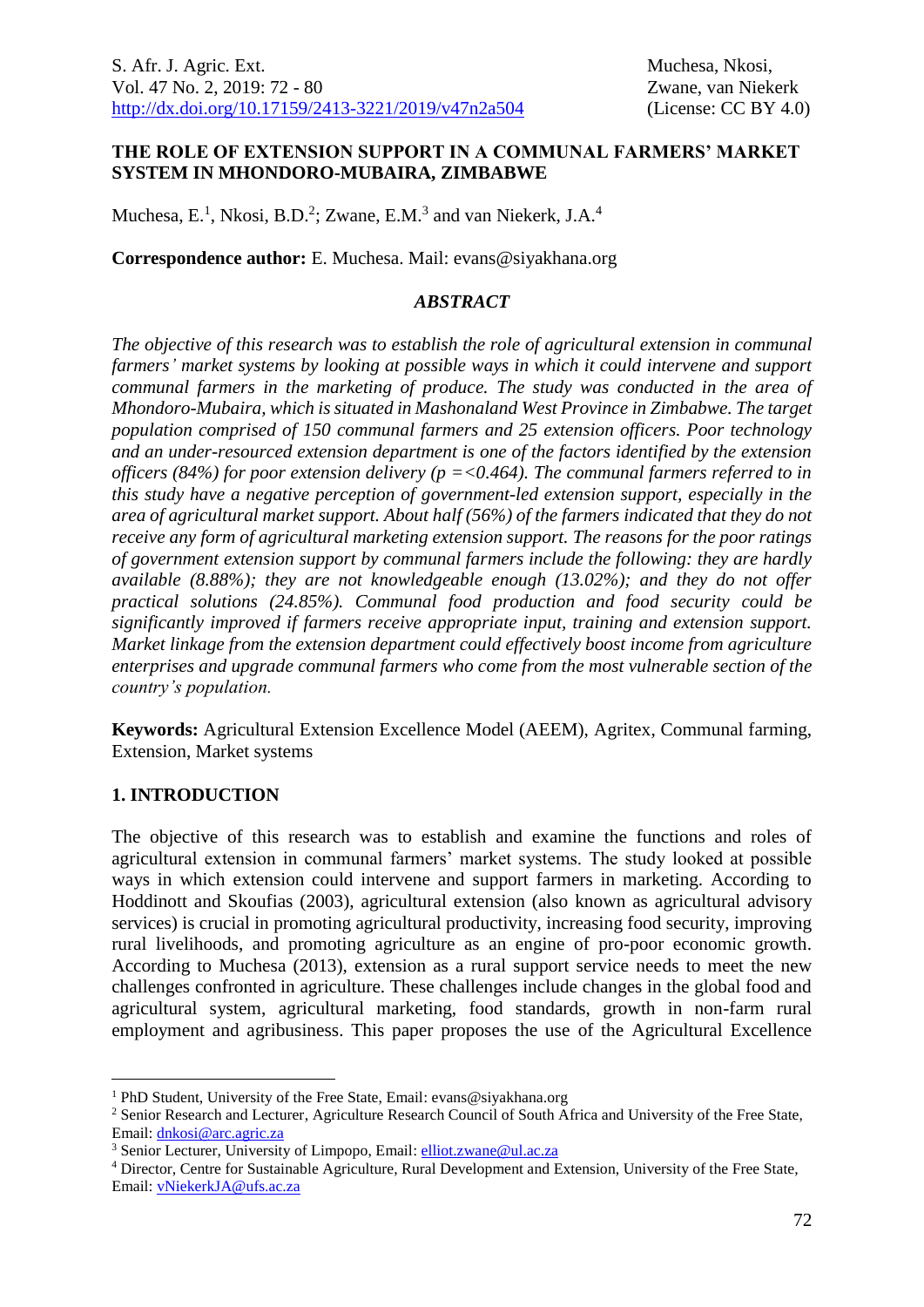Extension Model (AEEM) as a comprehensive support model to improve extension services, including agricultural marketing extension (Düvel, 2007; Muchesa, 2013).

# **2. CONCEPTUAL FRAMEWORK**

### **2.1 Agricultural Extension Excellence Model (AEEM)**

According to Muchesa (2013), extension support to communal farmers is critical for agricultural development. The study uses the conceptual framework of the AEEM for programmed extension support. Agricultural extensionists and programme planners need theory to understand how to increase the likelihood that desired outcomes will be achieved. According to Düvel (2007), there is no one theory which is adequate to guide the creation, delivery and measurement of agricultural extension programmes. Therefore, the AEEM allows the selection of theories depending on the following: assessment of the situation; identification of the targeted population; understanding the behaviour to be addressed or changed; and the determination of outcomes that are strategic, measurable, achievable, relevant and timely.

The AEEM is a model which addresses the lack of information about the clientele, who are the farmers, by the creation of a database or by profiling farmers and corporations in terms of mainline, programmed extension activities. Thus, profiling a farmer will help to ascertain sustainable livelihoods (Worth, 2006).

The critical component of the AEEM is the use of the following social cognitive theory aspects:

- Self-efficacy, which is the "do-ability" factor and the measure of the ability to take the desired action.
- Do-ability, which is affected by perception of control. Control includes sufficient competence and confidence to act.
- Self-confidence, which is critical to taking action. Building confidence and a sense of control is based on where the consumer is at the start of the programme.

The AEEM is thus used in the monitoring and evaluation of extension programmes in terms of social cognitive theory. The following are the steps in the AEEM (Düvel, 2007; Muchesa, 2013):

1 – *Data capturing information (creating a database)*, which includes facts about the farmer, hectares, production, personal information, and other sources of income contributing to the livelihood of the farmer.

2 – *Group establishment or strengthening*, which involves the extension worker establishing or strengthening the existing groups so as to increase the effectiveness of his extension activities, and employing "creative extension" or craft strategies suitable for the particular area. 2(i) – *Creation or strengthening of linkages in the area*, which entails the extension officer establishing collaboration so as to avoid duplication.

3 – *Development or establishment of the basic stages of a programmed extension*.

3(i) – *The actual stages of implementation of a programmed extension activity*, which includes for steps, namely consideration, investigation, preparation, and execution.

4 – *Liaison and general which include the distribution of inputs*, and the everyday reactive extension.

5 – *Recommendation and report writing*, updating and localising the extension approaches of relevance to the area.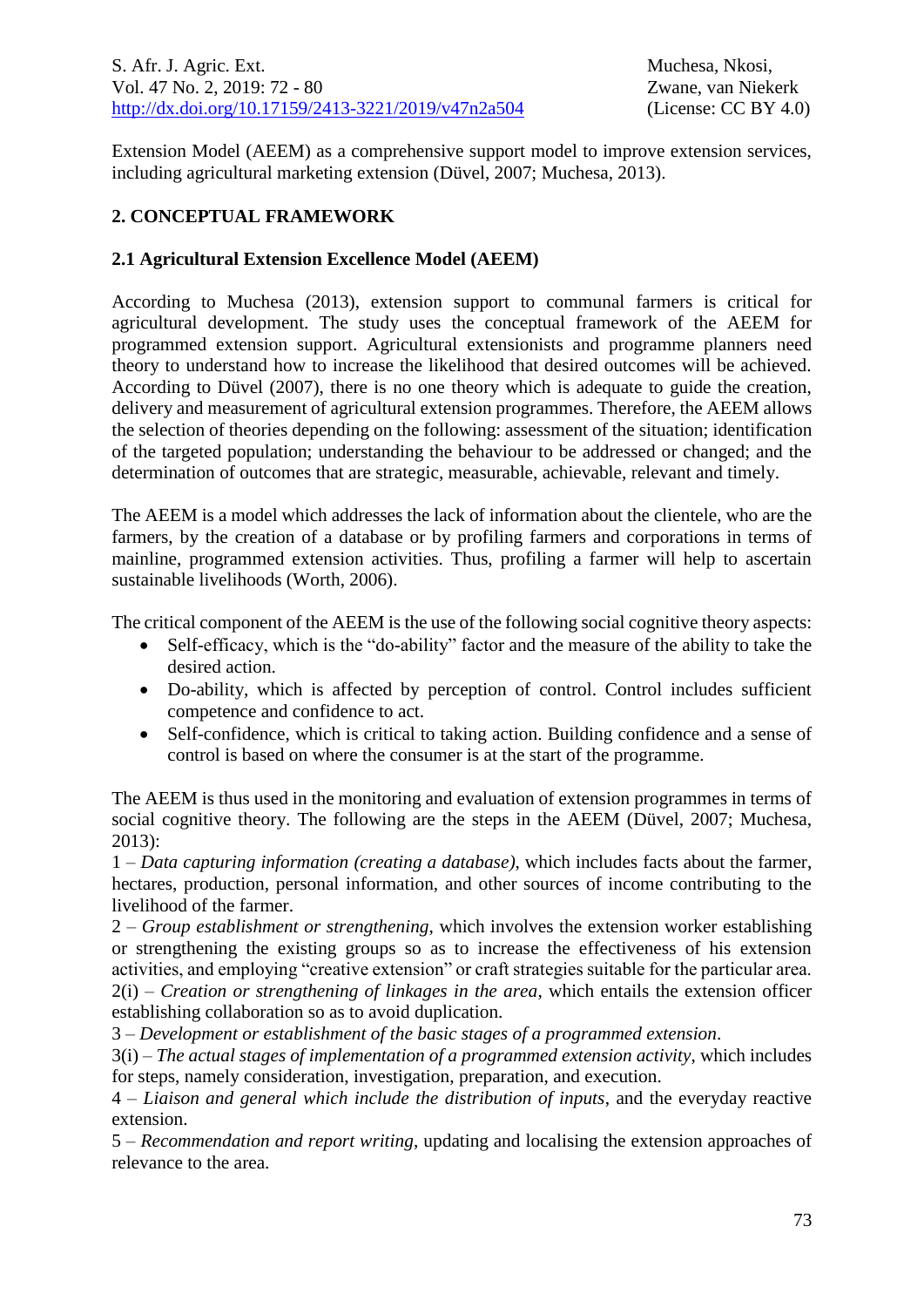# **3. METHODOLOGY**

The target population for the research consisted of communal farmers<sup>5</sup> and public extension officers located in the Mhondoro-Mubaira area, which is a constituency in the Chegutu District. A total of 150 communal farmers were interviewed through the use of cluster sampling. A total of 25 frontline extension personnel were interviewed using convenience sampling. Extension officers were selected on the basis that they work in the Ministry of Agriculture and serve the Mhondoro-Mubaira area. The primary data on extension support and agricultural marketing was collected by means of structured questionnaires. Semi-structured interviews were conducted with randomly selected farmers in the Mhondoro-Mubaira communal area. The questionnaires consisted of Likert-scale type questions, open-ended questions and multiplechoice questions. The data collected from the farmers was captured and coded in a Microsoft Excel spreadsheet and cleaned by checking for capturing errors. The Statistical Analysis System (SAS), Statistical 9.4 (2016) package was used to analyse the quantitative data. A Chisquare test was used to establish the associations within data. The researcher obtained the required permission from the respondents after informing them about the purpose of the interviews and the investigation. Thereafter, the respondents were assured that the information provided would remain confidential. The researcher confirmed that participation was voluntary, and that respondents had the right to withdraw at any time. Furthermore, the respondents were given the right to ask questions and obtain further clarity regarding the questions.

## **4. RESULTS**

1

#### **4.1 Extension profile**

The majority of the extension officers (80%) in the Mhondoro-Mubaira area were below the age of 40. Furthermore, 32% of the female extension workers were below the age of 30. Due to the government drive to increase the number of female extension workers and to recruit the youth in the department, the latest recruits are predominately young females ( $p = 0.157$ ). Almost half of the extension workers (48%) have at least a diploma qualification in agriculture. The high number of extension workers with a diploma qualification was due to the government drive to upgrade extensionists in Zimbabwe. The government negotiated with agricultural colleges and universities to offer block-release programmes to extension personnel (Dixie, 2005). There is a still a considerable number of extension workers with certificate qualifications in agriculture (36%), although most of these are the new recruits, female extension workers and youths. Moreover, 68% of the extension workers have more than seven years' working experience. This is because, for the past five years, the government of Zimbabwe has not had the finance to recruit new staff, and only those in strategic positions approved by the Ministry of Finance are allowed to be recruited (Gálvez-Nogales, 2010).

4.1.1 Availability of technology in the Department of Extension (Agritex)

According to the results, 84% of the extension officers indicated that there is hardly any new technology available in the department of extension ( $p = 0.464$ ). According to Commercial

<sup>5</sup> Communal farmers are farmers farming in designated areas according to the communal land act [Chapter 20:04]. Communal farmers constitute almost 50% of the farmer category in Zimbabwe. Communal areas are generally poorly resourced and poorly supported (Claassens, 2008).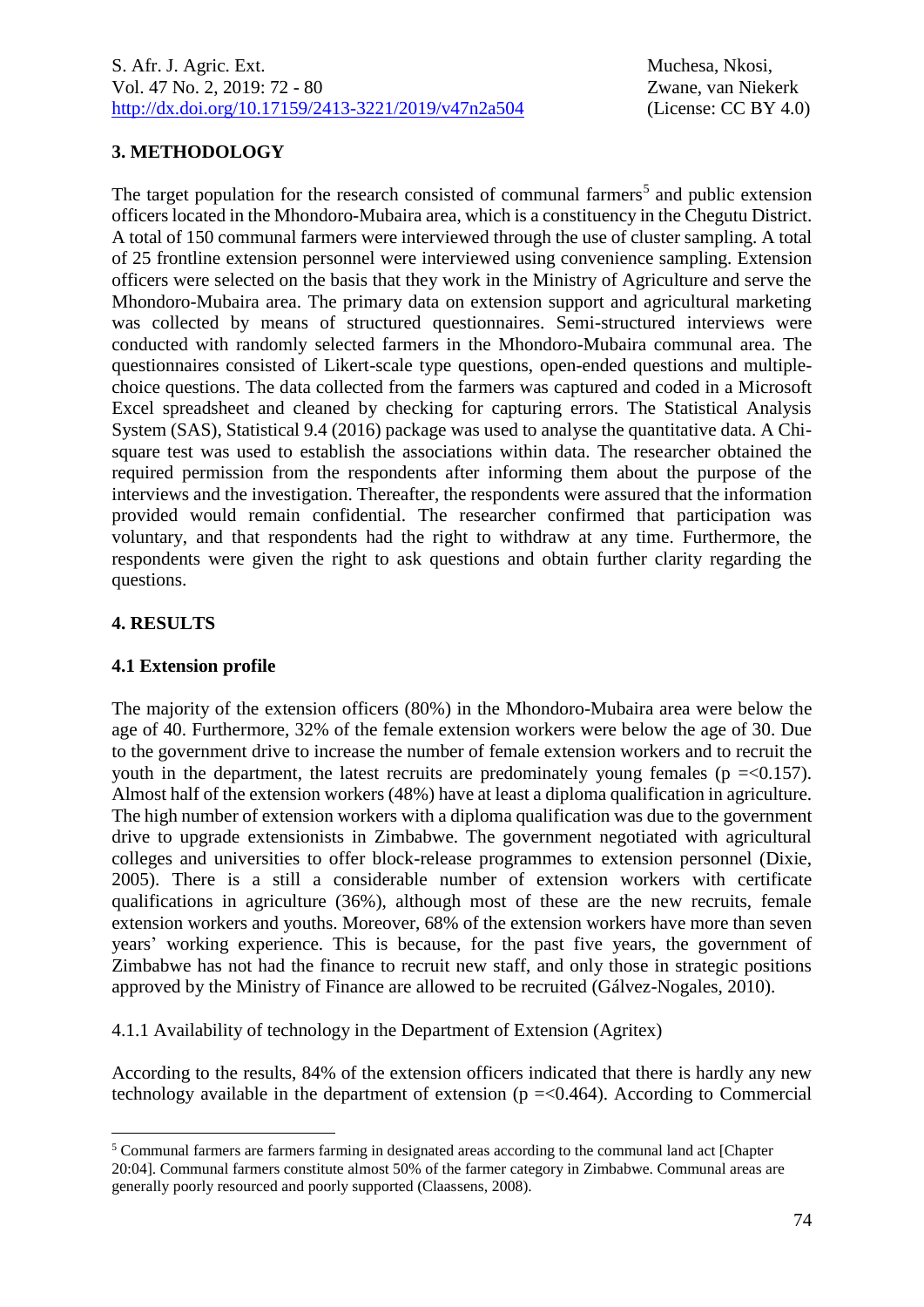Farmers Union of Zimbabwe (CFU, 2016) and Muchesa (2013), the department of extension recommends technologies that were mostly introduced 15 to 20 years ago.

### 4.1.2 Farmer/ extension ratio

The measure of intensity of extension coverage in an area or country is through the extension agent to farmer ratio (Food and Agriculture Organization (FAO), 2010). The recommended ratio of extension to farmer varies according to the nature of the farming operation (crops, livestock and mixed). In communal areas, the ratio is one extension worker to between 400 and 500 farmers (Hanyani-Mlambo, 2002). Most of the extension workers (44%) serve between 151 and 200 farmers, which is way below the recommended ratio. This could have a positive effect on farmers only if the extension workers are equipped with updated technology. The extension to farmer ratio was found to be statistically significant ( $p = < 0.507$ ) as indicated by Table 1. The primary indicator used for measuring the intensity of extension coverage in a country is the extension agent to farmer ratio. The recommended ratio of extension to farmer varies according to the nature of the farming operation (crops, livestock and mixed). Moreover, the current extension to farmer ratio in Zimbabwe is commendable (FAO, 2010).

| <b>Gender</b> |            | <b>Farmers served</b> |         |         | <b>Chi-Square Test</b> |              |                |    |         |
|---------------|------------|-----------------------|---------|---------|------------------------|--------------|----------------|----|---------|
|               |            | 100-150               | 151-200 | 201-250 | >250                   | <b>Total</b> | $\mathbf{X}^2$ | df | p       |
| Female        | Count      |                       | 6       |         |                        | 15           | 2.327          | 12 | < 0.507 |
|               | % of Total | 12%                   | 24%     | 8%      | 16%                    | 60%          |                |    |         |
| <b>Male</b>   | Count      |                       |         |         |                        | 10           |                |    |         |
|               | % of Total | 0%                    | 20%     | 8%      | 12%                    | 40%          |                |    |         |
|               | Count      |                       | 11      |         |                        | 25           |                |    |         |
| <b>Total</b>  | % of Total | 12%                   | 44%     | 16%     | 28%                    | 100%         |                |    |         |

**Table 1: Farmers served by extension (N=25)**

The majority of the extension workers (76%) are in contact with the farmers at least once a month. The contact between farmers and extension workers is statistically significant ( $p =$ <0.702). The reasons given for extension workers not having more contact with farmers include no transport to visit the farmers and outdated technology to properly support the farmers.

The perceived level of knowledge of extension workers with regards to the mobilisation of farmers groups is relatively high as 76% of the extension workers perceive themselves as highly knowledgeable, rating themselves 5 on a 5-point semantic scale ( $p = <0.702$ ). The reasons given by the extension workers for the perceived level of group support include the following: I have been trained in group dynamics (36%); I have been doing this for years (32%); and I never trained but learnt on the job (32%) ( $p = 0.005$ ). According to Dixie (2005), for farmers to become more market-oriented, extension workers need to be in a position to advise them not only on how to grow crops, but also on how to market them. Extension workers also need to help farmers become better informed about the markets so as to enable them to make decisions which improve their marketing skills and access. Table 2 portrays the selfrating by the extension workers on their ability to help farmers market their produce (using a semantic scale of 1-5, 1 being the least and 5 the highest). Most of the extension workers (76% with a rating of 5) perceive themselves as highly competent in helping farmers market their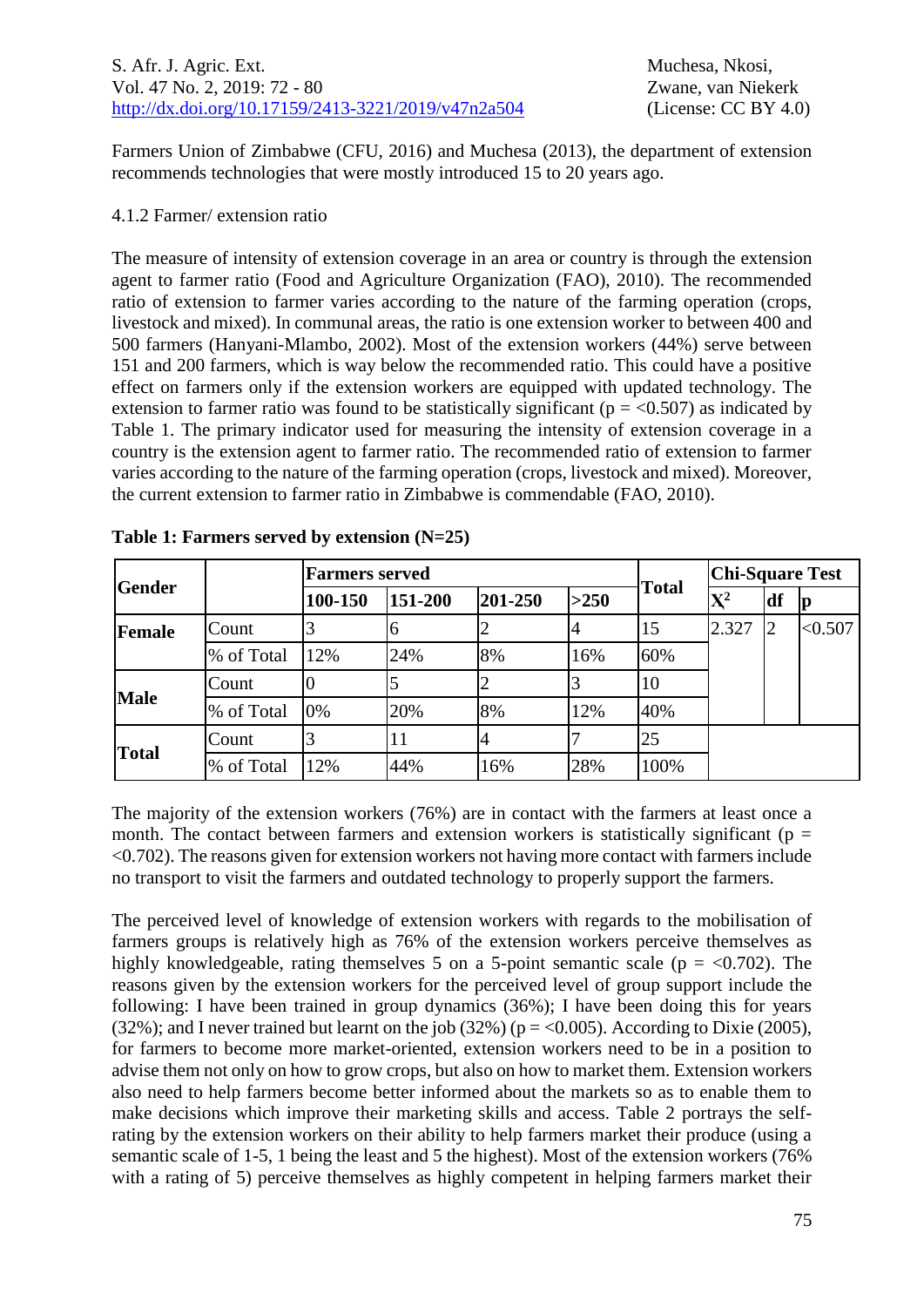produce. The ratings are also statistically significant ( $p = < 0.702$ ). Despite the very high rating by the extension workers in their ability to help farmers market their produce, 41.89% (rated below 3) of the communal farmers were not satisfied with the support.

| <b>Gender</b>                |                |   | Rating of ability to help<br>farmers market produce  Total |      | <b>Chi-Square Test</b>    |    |         |  |  |
|------------------------------|----------------|---|------------------------------------------------------------|------|---------------------------|----|---------|--|--|
|                              |                | 4 | 5                                                          |      | $\mathbf{X}^{\mathbf{2}}$ | df | p       |  |  |
| <b>Female</b><br><b>Male</b> | Count          |   | 11                                                         | 15   | 0.146                     | 1  | < 0.702 |  |  |
|                              | % of Total 16% |   | 44%                                                        | 60%  |                           |    |         |  |  |
|                              | Count          | 2 |                                                            | 10   |                           |    |         |  |  |
|                              | % of Total 8%  |   | 32%                                                        | 40%  |                           |    |         |  |  |
|                              | Count          | 6 | 19                                                         | 25   |                           |    |         |  |  |
| <b>Total</b>                 | % of Total 24% |   | 76%                                                        | 100% |                           |    |         |  |  |

|  | Table 2: Ratings of ability to help farmers market produce by extension $(N=25)$ |  |
|--|----------------------------------------------------------------------------------|--|
|  |                                                                                  |  |

The constraints preventing farmers from marketing their produce, as perceived by the extension workers, are listed according to priority as follows: high transport costs as an impediment to farmers (36%); no knowledge of marketing (21%); poor road infrastructure (18%); poor market infrastructure (14%); and poor prices for the produce (11%). The list of constraints provided by the extension workers is statistically significant ( $p = < 0.702$ ).

## **4.2 Communal farmers' profile**

According to the results, women are the largest communal landholders  $(68\%; p=0.0001)$ . The typical land holding per communal household is between 4-5 ha (66%; p=0001), and this includes the homestead. Furthermore, 18.7% of the communal farmers are above 60 years, 40% are in the 51-60 years age group, while 68.7% are above the age of 50. This is a common age distribution in the communal areas of Zimbabwe. This is because most individuals relocate permanently to the communal areas when they retire. Female farmers make up more than 60% of the farmers in communal areas in the Mhondoro-Mubaira area, as migration to town or other countries for males is still a dominate phenomenon (Evenson, 2000). With regards to the educational level for the communal farmers in the Mhondoro-Mubaira communal area, the results show that 73% (p=0.0001) of the farmers have only secondary level education and below. Consideration of educational level of the farmers is important for agricultural extension delivery methods (Groenewald, 2003).

Table 3 indicates the rating of sources of agricultural inputs and their availability to the farmers. A considerable number of farmers (54.67% with a 3 rating) indicated that their major source of agricultural input is through household purchases. The rating is statistically significant ( $p =$ 0.0072). The major significant source of agricultural input for the farmers comes in the form of gifts and remittances from relatives (71.33%), which most rural farmers depend on for their farms ( $p = 0.0010$ ). Government programmes supplying inputs were rated low, as some of the farmers perceive that these programmes are mired by corruption, and they are not a reliable source of agricultural inputs.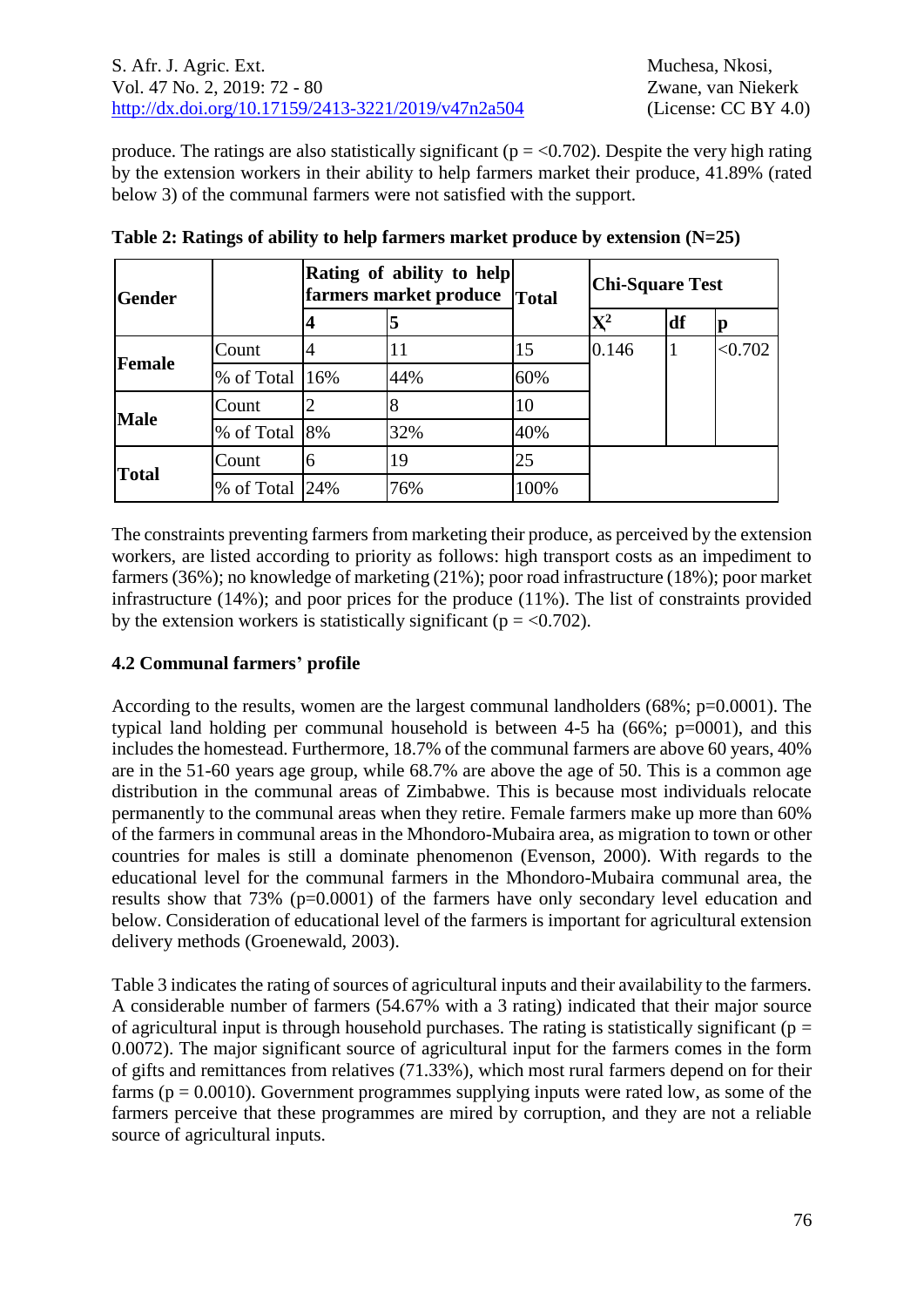|                            |    | <b>Ratings</b> |    | <b>Chi-Square Test</b> |    |               |          |               |          |                |         |
|----------------------------|----|----------------|----|------------------------|----|---------------|----------|---------------|----------|----------------|---------|
| <b>Market type</b>         |    |                |    |                        |    |               |          |               | $X^2$    |                |         |
|                            | F  | $\frac{6}{9}$  | F  | $\frac{0}{0}$          | F  | $\frac{6}{9}$ | F        | $\frac{6}{9}$ |          | df             | p       |
| <b>Household purchases</b> | 0  |                | 68 | 45.33                  | 43 | 28.67         | 39       | 26            | 9.8800,  | $\mathcal{D}$  | 0.0072  |
| <b>GVT</b> programmes      | 20 | 13.33          | 90 | 60                     | 40 | 26.67         | $\Omega$ |               | 52.0000  | $\mathcal{D}$  | < .0001 |
| <b>NGOs</b>                | 89 | 59.33          | 32 | 21.33                  | 29 | 19.33         | $\Omega$ | $\theta$      | 45.7200, | $\overline{2}$ | < .0001 |
| <b>Gifts/Remittances</b>   | 0  |                | 43 | 28.67                  |    | 47.33         | 36       | 24            | 13.7200, | ∍              | 0.0010  |

#### **Table 3: Ratings of source of agricultural inputs and availability (N=150)**

Table 4 portrays the major sources of agricultural extension services for the farmers and their level of satisfaction using a 5-point semantic scale. The majority of the communal farmers (80%) were not satisfied with the government extension services ( $p = <.0001$ ). However, 87.73% indicated that they were satisfied with the extension support given by the NGOs, another major source of agricultural extension service for the farmers, and this was found to be statistically significant ( $p = <.0001$ ). The communal farmers also use private extension services in the form of contract farming, major agribusiness firms and contract farmers, who provide agronomic advice to the farmers. Almost all of the farmers (87%) indicated they were satisfied with the extension support provided ( $p = < .0001$ ).

The reasons for the poor ratings for government extension support by the communal farmers questioned in the study include the following: they are hardly available (8.88%); they are not knowledgeable enough (13.02%); and they do not offer practical solutions (24.85%). In addition, some of the reasons for favourable ratings for private and NGO extension are as follows: they are very knowledgeable (16.57%); they are always available when needed (27.22%); and they offer practical solutions (9.47%) ( $p = < .0001$ ). The reasons given by the farmers directly correspond to the under-capacitated, poorly resourced public extension services and relatively efficient private extension services which are commodity orientated (Hanyani-Mlambo, 2002).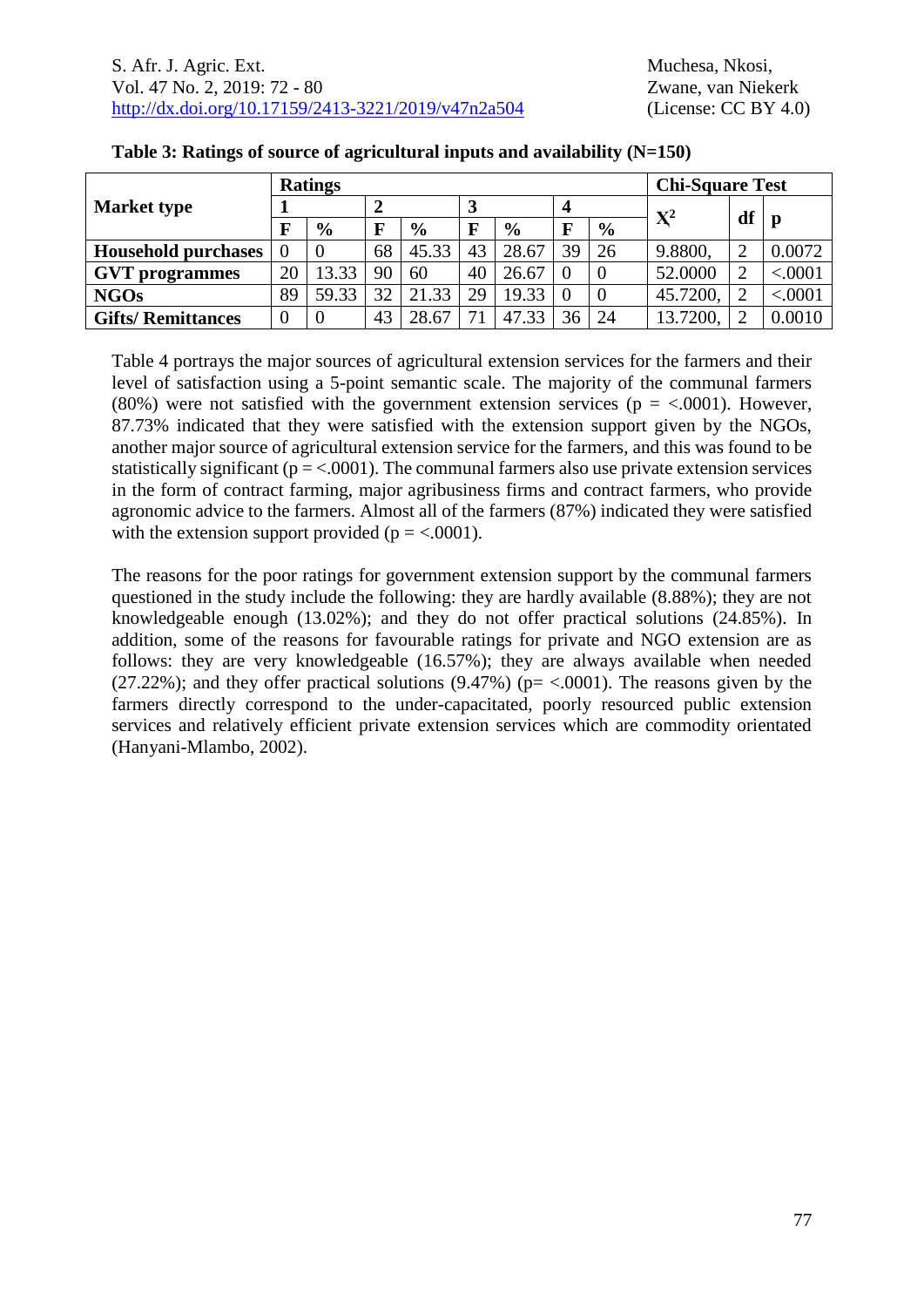| <b>Extension</b>            |          | <b>Ratings</b> |     |               |    |               |    |               |                        |                |         |
|-----------------------------|----------|----------------|-----|---------------|----|---------------|----|---------------|------------------------|----------------|---------|
|                             |          |                |     |               |    |               |    |               | <b>Chi-Square Test</b> |                |         |
|                             |          | $\frac{6}{9}$  |     | $\frac{6}{9}$ | F  | $\frac{6}{9}$ |    | $\frac{6}{9}$ | X2                     | df             |         |
| extension<br>Government     |          | 10             | 105 | 70            | 30 | 20            |    |               | 93.0000,               | $\overline{2}$ | < .0001 |
| services                    |          |                |     |               |    |               |    |               |                        |                |         |
| <b>Private organisation</b> | $\Omega$ |                | 13  | 12.3          | 69 | 65.1          | 24 | 22.6          | 49.8302                | $\overline{2}$ | < .0001 |
| Non-governmental            | $\theta$ | $\overline{0}$ | 13  | 13            | 39 | 39            | 48 | 48            | 19.8200                | $\overline{2}$ | < .0001 |
| organisation (NGO)          |          |                |     |               |    |               |    |               |                        |                |         |

#### **Table 4: Major source of agricultural extension services and level of satisfaction (N=150)**

Figure 1 displays the number of communal farmers receiving agricultural marketing extension services. Less than half of the farmers (44%) reported that they receive agricultural marketing services from either public extension or private extension. A large number of the communal farmers (56.0%) do not receive any form of agricultural marketing extension support. Agricultural marketing extension support involves any information from the extension officers about agricultural markets, and these include input and output markets (Muchesa, 2013).

The number of farmers receiving agricultural marketing information is statistically significant  $(p = 0.1416)$ . According to Kitetu (2005), production and food security can be significantly improved in the communal areas in Zimbabwe if farmers receive appropriate input, training and extension support. Furthermore, market linkage by communal farmers can effectively boost income from agriculture enterprises and upgrade communal farmers who come from the most vulnerable section of the rural population.



**Figure 1: Communal farmers receiving agricultural marketing extension services (N=150)**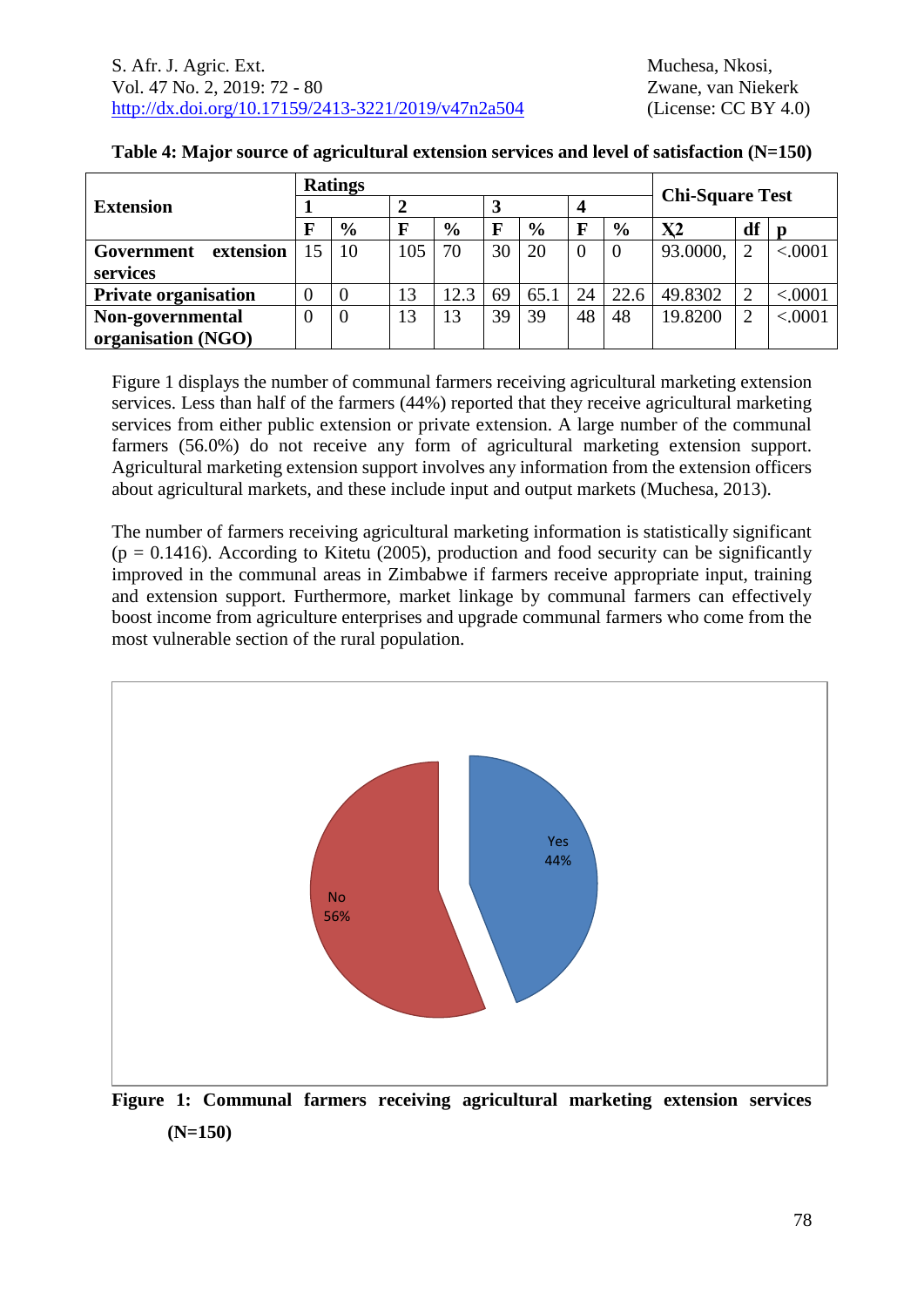### S. Afr. J. Agric. Ext. Muchesa, Nkosi, Vol. 47 No. 2, 2019: 72 - 80 Zwane, van Niekerk [http://dx.doi.org/10.17159/2413-3221/2019/v47n2a5](https://urldefense.proofpoint.com/v2/url?u=http-3A__dx.doi.org_10.17159_2413-2D3221_2019_v47n1a485&d=DwMFAg&c=vTCSeBKl9YZZHWJzz-zQUQ&r=2O1irMqrdumXAIE9PdSLREhTXj5iyPGEywcz8I6zQwI&m=niwmmhX1mCI8GpeJjK8D7j-v09hQgXHBu3LsS3Opojw&s=98o8gy8B6ly02TS5WoJvLScIQPXENi4ceK3R3c9Iu9c&e=)04 (License: CC BY 4.0)

Table 5 shows the ratings of communal farmers who are receiving agricultural marketing extension for the level of assistance in agricultural marketing by government extension personnel. Less than half of the farmers (41.89%) rated this aspect below 3 on a 5-point semantic scale. This means nearly half of the farmers are not satisfied by the agricultural marketing support given by the government extension officers. The rating given by the farmers is statistically significant ( $p = 0.0866$ ).

| Table 5: Ratings of the level of assistance in agriculture marketing by extension personnel |
|---------------------------------------------------------------------------------------------|
|                                                                                             |

### **(N=150)**

| <b>Agriculture marketing</b> |   | <b>Rating</b> |  |                  | <b>Chi-Square Test</b> |               |    |               |              |    |        |
|------------------------------|---|---------------|--|------------------|------------------------|---------------|----|---------------|--------------|----|--------|
| extension                    |   |               |  |                  |                        |               |    | $\sim$        |              |    |        |
|                              | ю | $\frac{6}{9}$ |  | $\frac{0}{0}$    | F                      | $\frac{0}{0}$ | п  | $\frac{6}{9}$ | $\mathbf{v}$ | df |        |
| <b>Marketing extension</b>   |   |               |  | 89<br>$\Delta$ 1 |                        | 36.49         | 16 | .62           | 4.8919.      |    | 0.0866 |

## **5. CONCLUSION**

The department of extension, which was examined in the study, has a relatively young generation of extension officers with 80% of the extension workers being below the age of 40, and 60% being female. This is of direct benefit to farmers because more than 60% of the landholders in the communal areas are female farmers. Poor technology and an underresourced extension department are factors identified by the extension officers (84%) for poor extension delivery ( $p = < 0.464$ ). Moreover, extension worker and farmer contact is low with 76% of the extension workers indicating that they, at most, have contact with farmers once a month. According to the results, communal farmers have a poor perception of government-led extension support, especially in the area of agricultural market support. Furthermore, 56% of the farmers indicated that they do not receive any form of agricultural marketing extension support. There are several reasons for the poor rating of government extension support by the communal farmers of the study, namely that they are hardly available (8.88%), they are not knowledgeable enough (13.02%), and they do not offer practical solutions (24.85%).

The communal farmers featured in the study, amongst other factors which include poor extension support, also feel that poor roads, infrastructure, and poor prices are major constraints for marketing their produce. Communal food production and food security could be significantly improved in the communal areas of Zimbabwe if farmers receive appropriate input, training and extension support.

Extension support is critical in improving the communal agricultural market system in Zimbabwe, despite it being poorly rated by communal farmers. The conceptual framework of the AEEM can be a useful tool in offering programmed extension support and creating market linkages for farmers. Market linkage from extension departments could effectively improve income from agricultural enterprises and upgrade communal farmers who come from the most vulnerable section of the country's population.

## **6. REFERENCES**

CLAASSENS, A., 2008. *Land, power & custom: Controversies generated by South Africa's communal land rights act*. Cape Town: Juta and Company Ltd.